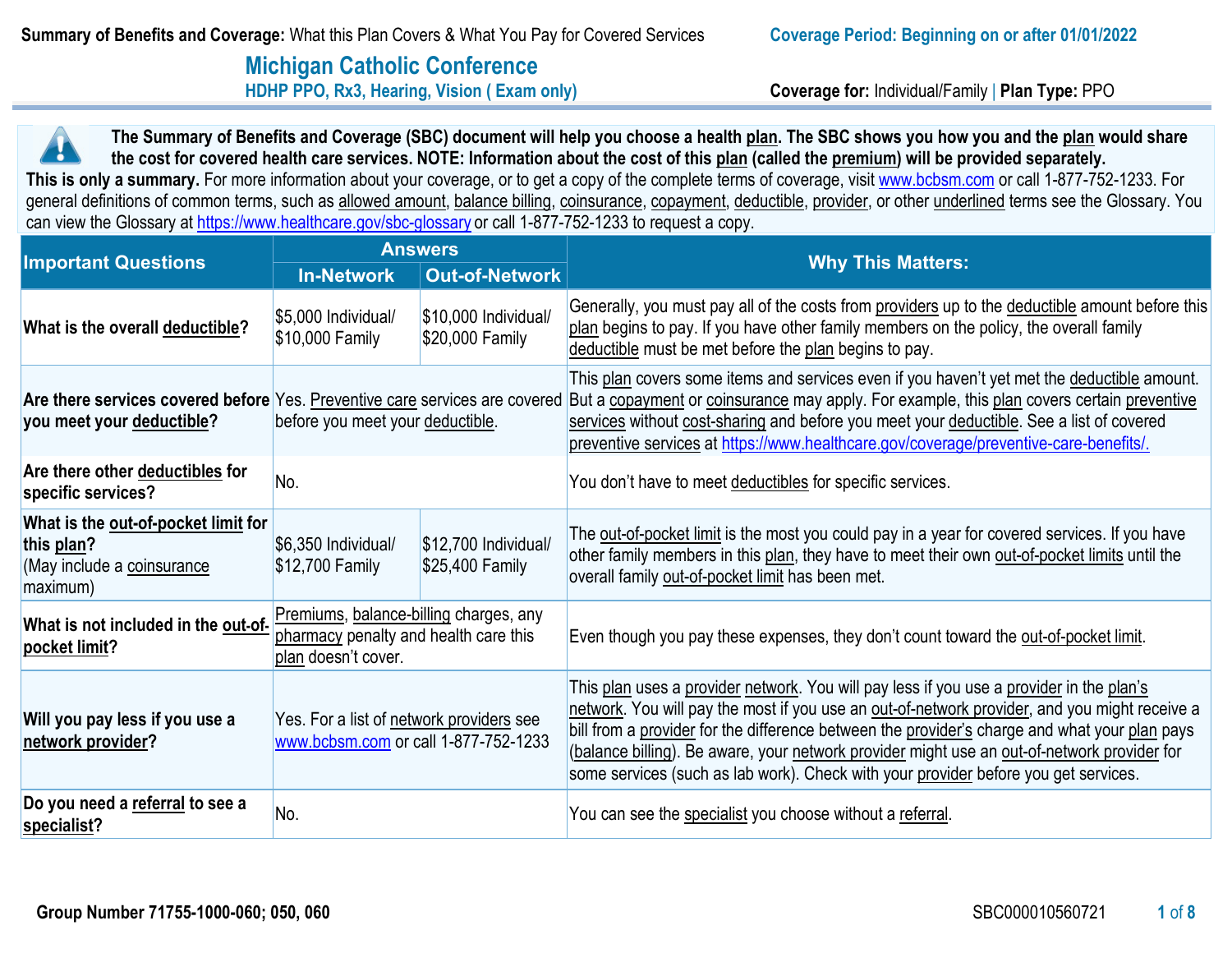

All **copayment** and **coinsurance** costs shown in this chart are after your **deductible** has been met, if a **deductible** applies.

|                                                                                                                                                               |                                                                       |                                                                                                            | <b>What You Will Pay</b>                                                           | <b>Limitations, Exceptions, &amp; Other Important</b><br><b>Information</b>                                                                                                                                                                                             |  |
|---------------------------------------------------------------------------------------------------------------------------------------------------------------|-----------------------------------------------------------------------|------------------------------------------------------------------------------------------------------------|------------------------------------------------------------------------------------|-------------------------------------------------------------------------------------------------------------------------------------------------------------------------------------------------------------------------------------------------------------------------|--|
| <b>Common Medical Event</b>                                                                                                                                   | <b>Services You May Need</b>                                          | <b>In-Network Provider</b><br>(You will pay the least)                                                     | <b>Out-of-Network Provider</b><br>(You will pay the most)                          |                                                                                                                                                                                                                                                                         |  |
|                                                                                                                                                               | Primary care visit to treat<br>an injury or illness                   | 30% coinsurance                                                                                            | 40% coinsurance                                                                    | None                                                                                                                                                                                                                                                                    |  |
| If you visit a health care                                                                                                                                    | Specialist visit                                                      | 30% coinsurance                                                                                            | 40% coinsurance                                                                    | None                                                                                                                                                                                                                                                                    |  |
| provider's office or clinic                                                                                                                                   | Preventive care/<br>screening/<br>immunization                        | No charge; deductible does not Not Covered<br>apply                                                        |                                                                                    | You may have to pay for services that aren't<br>preventive. Ask your provider if the services<br>needed are preventive. Then check what your plan<br>will pay for.                                                                                                      |  |
|                                                                                                                                                               | Diagnostic test (x-ray,<br>blood work)                                | 30% coinsurance                                                                                            | 40% coinsurance                                                                    | None                                                                                                                                                                                                                                                                    |  |
| If you have a test                                                                                                                                            | Imaging (CT/PET scans,<br>30% coinsurance<br>40% coinsurance<br>MRIs) |                                                                                                            | May require preauthorization.                                                      |                                                                                                                                                                                                                                                                         |  |
| If you need drugs to treat<br>your illness or condition<br>More information about<br>prescription drug coverage<br>is available at<br>www.bcbsm.com/druglists | Generic or prescribed<br>over-the-counter drugs                       | 30% coinsurance for retail 30-<br>day supply, 30% coinsurance<br>for retail or mail order 90-day<br>supply | 30% coinsurance plus an<br>additional 25% of BCBSM<br>approved amount for the drug | Preauthorization, step therapy and quantity limits<br>may apply to select drugs. Preventive drugs<br>covered in full. Mail order drugs are not covered<br>out-of-network. Specialty drugs must be obtained<br>from an Exclusive Specialty Pharmacy Network<br>provider. |  |
|                                                                                                                                                               | Preferred brand-name<br>drugs                                         | 30% coinsurance for retail 30-<br>day supply, 30% coinsurance<br>for retail or mail order 90-day<br>supply | 30% coinsurance plus an<br>additional 25% of BCBSM<br>approved amount for the drug |                                                                                                                                                                                                                                                                         |  |
|                                                                                                                                                               | Non-Preferred brand-<br>name drugs                                    | 30% coinsurance for retail 30-<br>day supply, 30% coinsurance<br>for retail or mail order 90-day<br>supply | 30% coinsurance plus an<br>additional 25% of BCBSM<br>approved amount for the drug |                                                                                                                                                                                                                                                                         |  |
| If you have outpatient<br>surgery                                                                                                                             | Facility fee (e.g.,<br>ambulatory surgery<br>center)                  | 30% coinsurance                                                                                            | 40% coinsurance                                                                    | None                                                                                                                                                                                                                                                                    |  |
|                                                                                                                                                               | Physician/surgeon fees                                                | 30% coinsurance                                                                                            | 40% coinsurance                                                                    | None                                                                                                                                                                                                                                                                    |  |
|                                                                                                                                                               | Emergency room care                                                   | 30% coinsurance                                                                                            | 30% coinsurance                                                                    | None                                                                                                                                                                                                                                                                    |  |
| If you need immediate<br>medical attention                                                                                                                    | <b>Emergency medical</b><br>transportation                            | 30% coinsurance                                                                                            | 30% coinsurance                                                                    | Mileage limits apply.                                                                                                                                                                                                                                                   |  |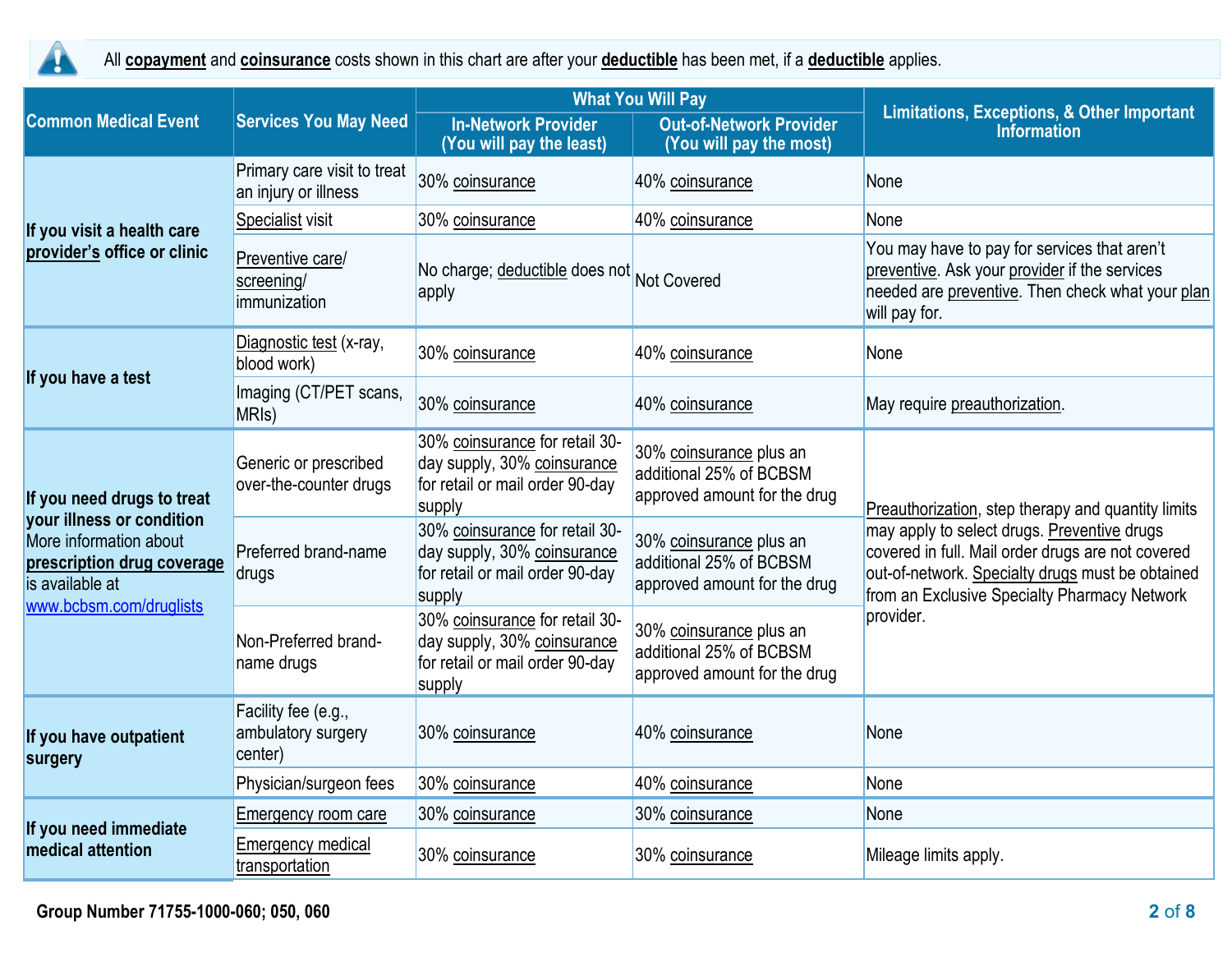|                                                             | <b>Services You May Need</b>                 |                                                                           | <b>What You Will Pay</b>                                  |                                                                                                                                                                                                                             |  |
|-------------------------------------------------------------|----------------------------------------------|---------------------------------------------------------------------------|-----------------------------------------------------------|-----------------------------------------------------------------------------------------------------------------------------------------------------------------------------------------------------------------------------|--|
| <b>Common Medical Event</b>                                 |                                              | <b>In-Network Provider</b><br>(You will pay the least)                    | <b>Out-of-Network Provider</b><br>(You will pay the most) | <b>Limitations, Exceptions, &amp; Other Important</b><br><b>Information</b>                                                                                                                                                 |  |
|                                                             | Urgent care                                  | 30% coinsurance                                                           | 40% coinsurance                                           | None                                                                                                                                                                                                                        |  |
| If you have a hospital stay                                 | Facility fee (e.g., hospital<br>room)        | 30% coinsurance                                                           | 40% coinsurance                                           | Preauthorization is required.                                                                                                                                                                                               |  |
|                                                             | Physician/surgeon fee                        | 30% coinsurance                                                           | 40% coinsurance                                           | None                                                                                                                                                                                                                        |  |
| If you need behavioral<br>health services (mental           | <b>Outpatient services</b>                   | 30% coinsurance                                                           | 40% coinsurance                                           | Your cost share may be different for services<br>performed in an office setting.                                                                                                                                            |  |
| health and substance use<br>disorder)                       | Inpatient services                           | 30% coinsurance                                                           | 40% coinsurance                                           | Preauthorization is required.                                                                                                                                                                                               |  |
| If you are pregnant                                         | <b>Office visits</b>                         | Prenatal: No charge;<br>deductible does not apply<br>Postnatal: No charge | Prenatal: 40% coinsurance<br>Postnatal: 40% coinsurance   | Maternity care may include tests and services<br>described elsewhere in the SBC (i.e. ultrasound)<br>and depending on the type of services cost share<br>may apply. Cost sharing does not apply for<br>preventive services. |  |
|                                                             | Childbirth/delivery<br>professional services | 30% coinsurance                                                           | 40% coinsurance                                           | None                                                                                                                                                                                                                        |  |
|                                                             | Childbirth/delivery facility<br>services     | 30% coinsurance                                                           | 40% coinsurance                                           | None                                                                                                                                                                                                                        |  |
|                                                             | Home health care                             | 30% coinsurance                                                           | 30% coinsurance                                           | Preauthorization is required. Unlimited visits.                                                                                                                                                                             |  |
|                                                             | <b>Rehabilitation services</b>               | 30% coinsurance                                                           | 40% coinsurance                                           | None                                                                                                                                                                                                                        |  |
| If you need help recovering<br>or have other special health | <b>Habilitation services</b>                 | 30% coinsurance                                                           | 40% coinsurance                                           | Applied behavioral analysis (ABA) treatment for<br>Autism - when rendered by an approved board-<br>certified analyst - is covered through age 18,<br>subject to preauthorization.                                           |  |
| needs                                                       | <b>Skilled nursing care</b>                  | 30% coinsurance                                                           | 30% coinsurance                                           | Preauthorization is required. Limited to a maximum<br>of 120 days per member, per calendar year.                                                                                                                            |  |
|                                                             | Durable medical<br>equipment                 | 30% coinsurance                                                           | 30% coinsurance                                           | Excludes bath, exercise and deluxe equipment<br>and comfort and convenience items. Prescription<br>required.                                                                                                                |  |
|                                                             | Hospice services                             | No charge                                                                 | No charge                                                 | Preauthorization is required. Unlimited visits.                                                                                                                                                                             |  |
| If your child needs dental or                               | Children's eye exam                          | <b>Not Covered</b>                                                        | Not Covered                                               | None                                                                                                                                                                                                                        |  |
| eye care                                                    | Children's glasses                           | <b>Not Covered</b>                                                        | Not Covered                                               | None                                                                                                                                                                                                                        |  |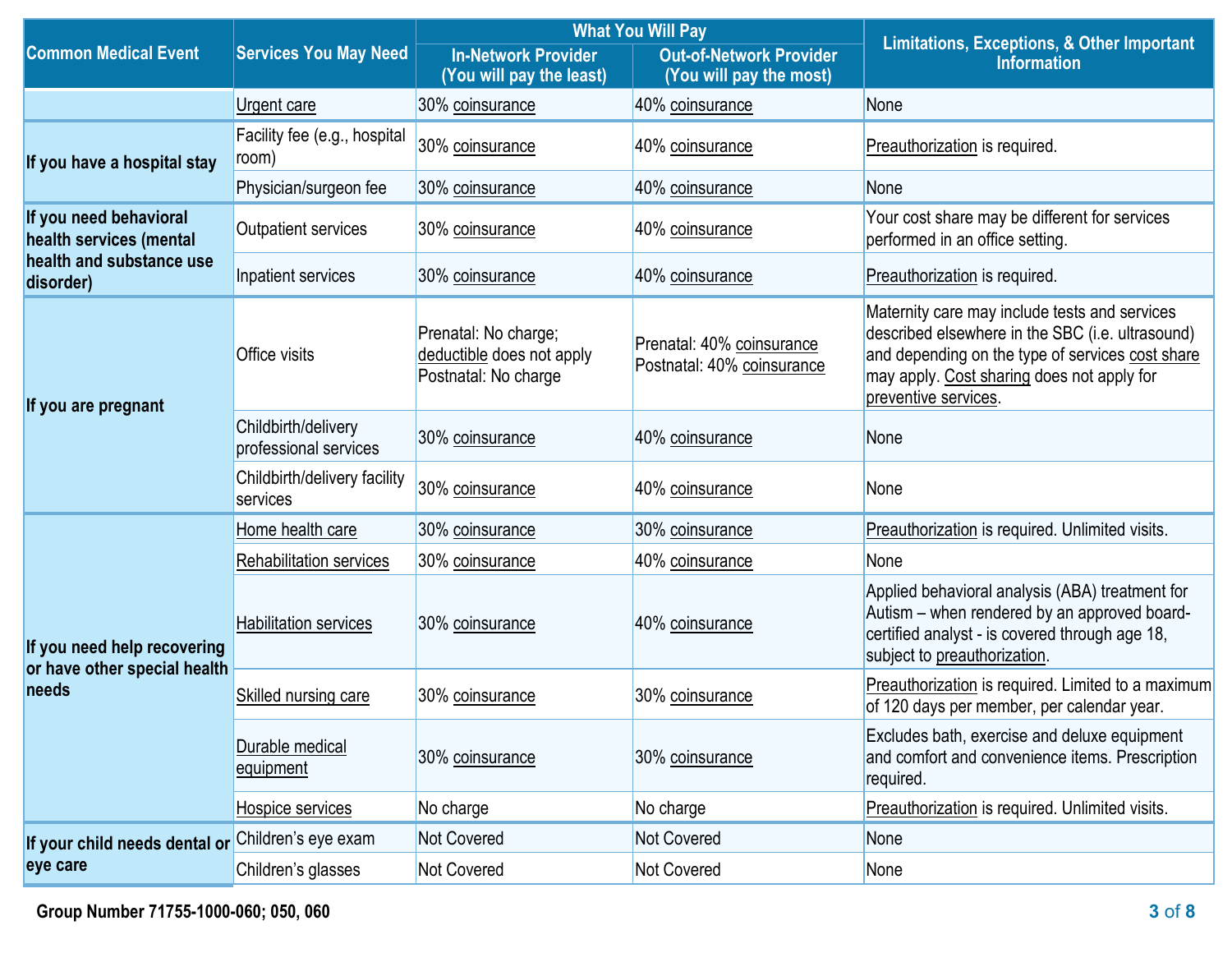|                             |                                       |                                                 | <b>What You Will Pay</b>                           | Limitations, Exceptions, & Other Important |  |
|-----------------------------|---------------------------------------|-------------------------------------------------|----------------------------------------------------|--------------------------------------------|--|
| <b>Common Medical Event</b> | Services You May Need                 | In-Network Provider<br>(You will pay the least) | Out-of-Network Provider<br>(You will pay the most) | <b>Information</b>                         |  |
|                             | Children's dental check-<br><b>up</b> | Not Covered                                     | Not Covered                                        | None                                       |  |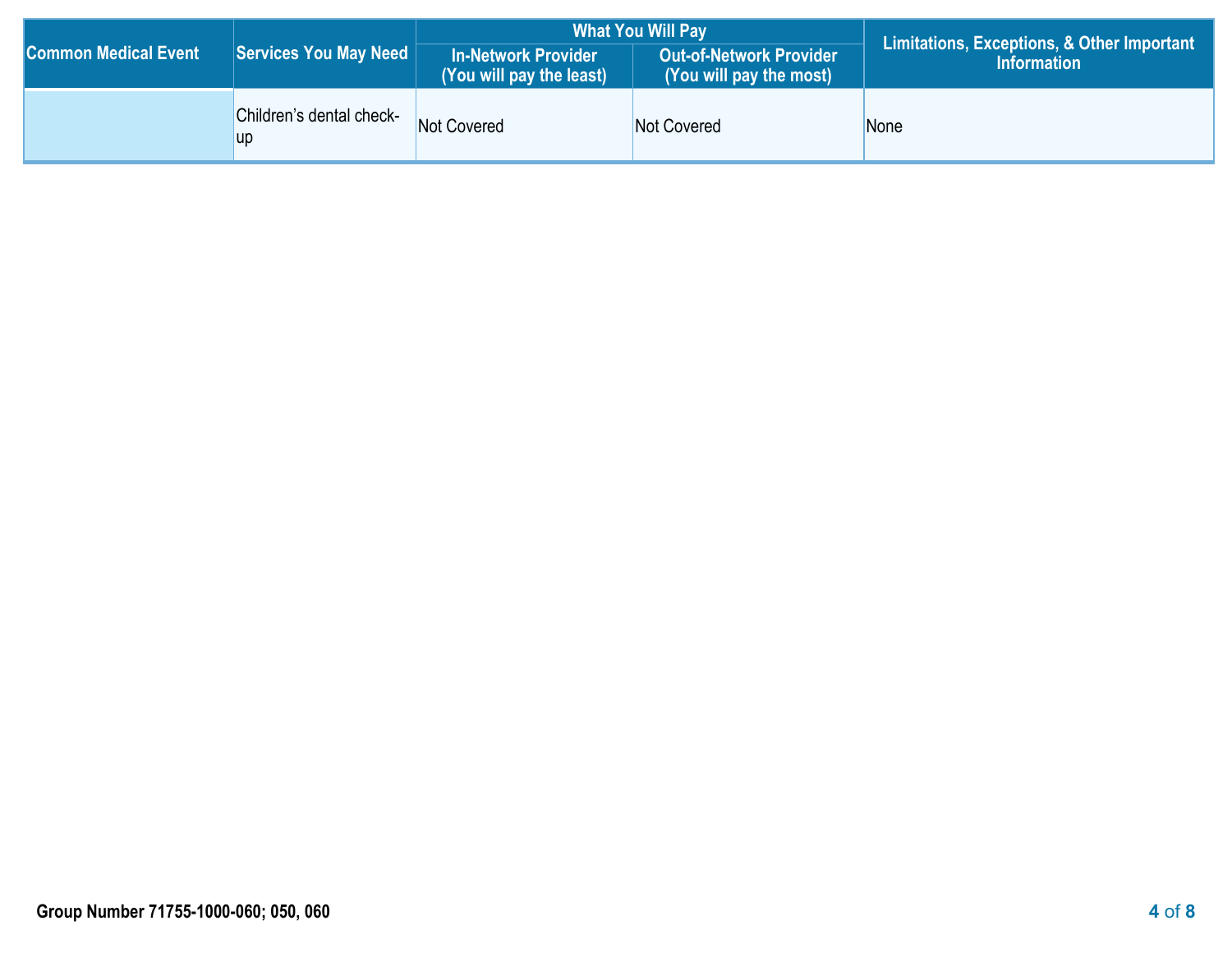# **Excluded Services & Other Covered Services:**

| Services Your Plan Generally Does NOT Cover (Check your policy or plan document for more information and a list of any other excluded services.)            |           |                                                |           |                          |  |
|-------------------------------------------------------------------------------------------------------------------------------------------------------------|-----------|------------------------------------------------|-----------|--------------------------|--|
| Acupuncture                                                                                                                                                 |           | Cosmetic surgery                               | $\bullet$ | Long-term care           |  |
| Any medical expense which would violate the                                                                                                                 | $\bullet$ | Dental care (Adult)                            |           | Weight Loss programs     |  |
| tenets of the Catholic Church, specifically<br>including medical expenses related to<br>sterilizations, abortions and/or birth control drugs<br>or devices. |           | Infertility treatment                          |           |                          |  |
|                                                                                                                                                             |           |                                                |           |                          |  |
| Other Covered Services (Limitations may apply to these services. This isn't a complete list. Please see your plan document.)                                |           |                                                |           |                          |  |
| Bariatric surgery                                                                                                                                           |           | <b>Hearing Aids</b>                            |           | Routine eye care (Adult) |  |
| Chiropractic care                                                                                                                                           |           | Non-Emergency care when travelling outside the | $\bullet$ | Routine foot care        |  |
| Coverage provided outside the United States.                                                                                                                |           | U.S.                                           |           |                          |  |
| See http://provider.bcbs.com                                                                                                                                |           | Private-duty nursing                           |           |                          |  |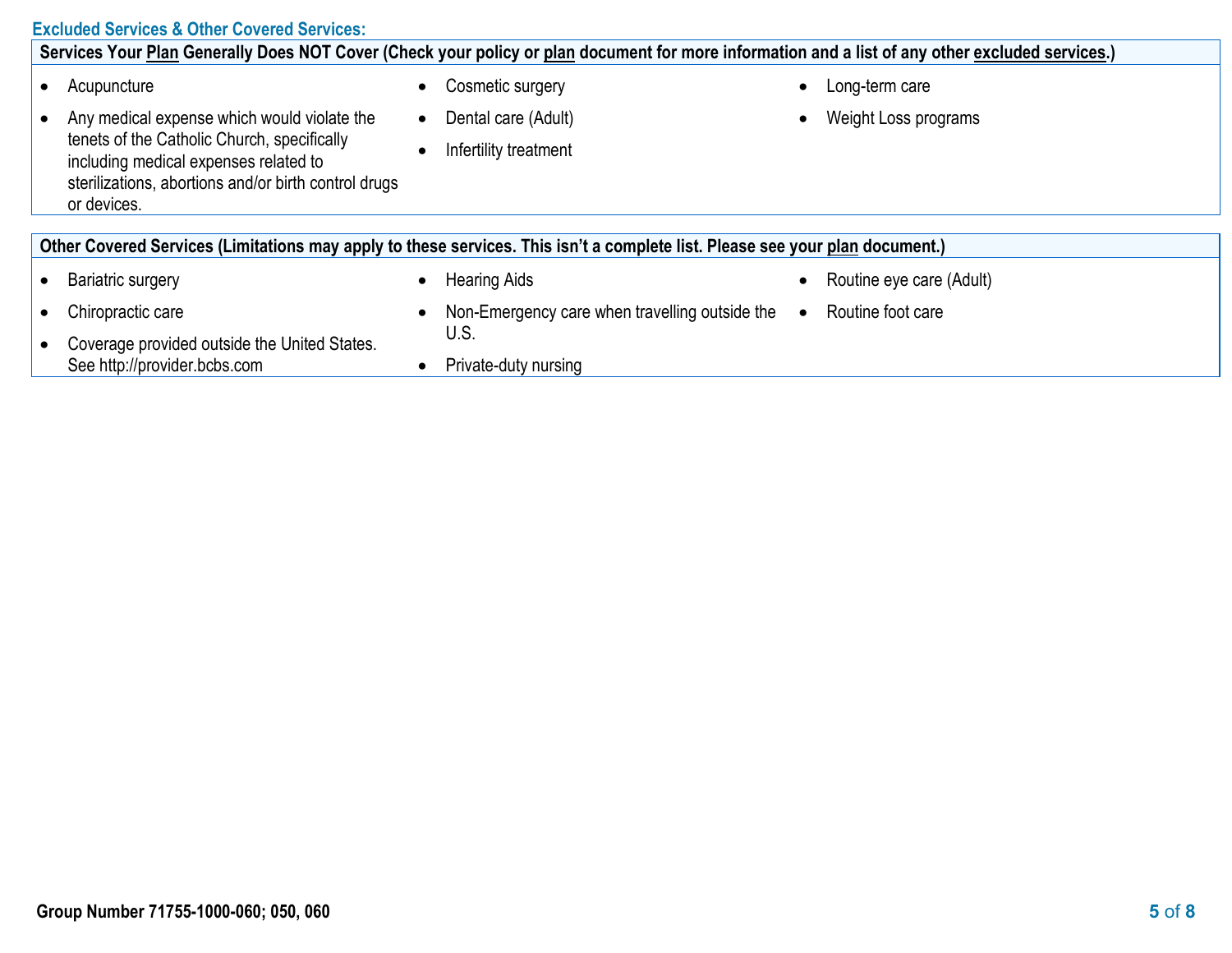Your Rights to Continue Coverage: There are agencies that can help if you want to continue your coverage after it ends. The contact information for those agencies is: Department of Labor's Employee Benefits Security Administration at 1-866-444-3272 or [www.dol.gov/ebsa/healthreform,](http://www.dol.gov/ebsa/healthreform) or the Department of Health and Human Services, Center for Consumer Information and Human Services, Center for Consumer Information and Insurance Oversight, at 1-877-267-2323 x61565 or [www.cciio.cms.gov](http://www.cciio.cms.gov/) or by calling 1-877-752-1233. Other coverage options may be available to you too, including buying individual insurance coverage through the Health Insurance Marketplace. For more information about the Marketplace, visit [www.HealthCare.gov](http://www.healthcare.gov/) or call 1-800-318-2596.

Your Grievance and Appeals Rights: There are agencies that can help if you have a complaint against your plan for a denial of a claim. This complaint is called a grievance or appeal. For more information about your rights, look at the explanation of benefits you will receive for that medical claim. Your plan documents also provide complete information to submit a claim, appeal, or a grievance for any reason to your plan. For more information about your rights, this notice, or assistance, contact Blue Cross® and Blue Shield® of Michigan by calling 1-877-752-1233.

Additionally, a consumer assistance program can help you file your appeal. Contact the Michigan Health Insurance Consumer Assistance Program (HICAP) Department of Insurance and Financial Services, P. O. Box 30220, Lansing, MI 48909-7720 or<http://www.michigan.gov/difs> or [difs-HICAP@michigan.gov](mailto:difs-HICAP@michigan.gov)

# **Does this plan provide Minimum Essential Coverage? Yes.**

Minimum Essential Coverage generally includes plans, health insurance available through the Marketplace or other individual market policies, Medicare, Medicaid, CHIP, TRICARE, and certain other coverage. If you are eligible for certain types of Minimum Essential Coverage, you may not be eligible for the premium tax credit.

### **Does this plan meet Minimum Value Standards? Yes.**

If your plan doesn't meet the Minimum Value Standards, you may be eligible for a premium tax credit to help you pay for a plan through the Marketplace. (IMPORTANT: Blue Cross Blue Shield of Michigan is assuming that your coverage provides for all Essential Health Benefit (EHB) categories as defined by the State of Michigan. The minimum value of your plan may be affected if your plan does not cover certain EHB categories, such as prescription drugs, or if your plan provides coverage of specific EHB categories, for example prescription drugs, through another carrier.)

**Language Access Services: See Addendum**

**––––––––––––––––––––––***To see examples of how this plan might cover costs for a sample medical situation, see the next section. –––––––––––***–––––––––––**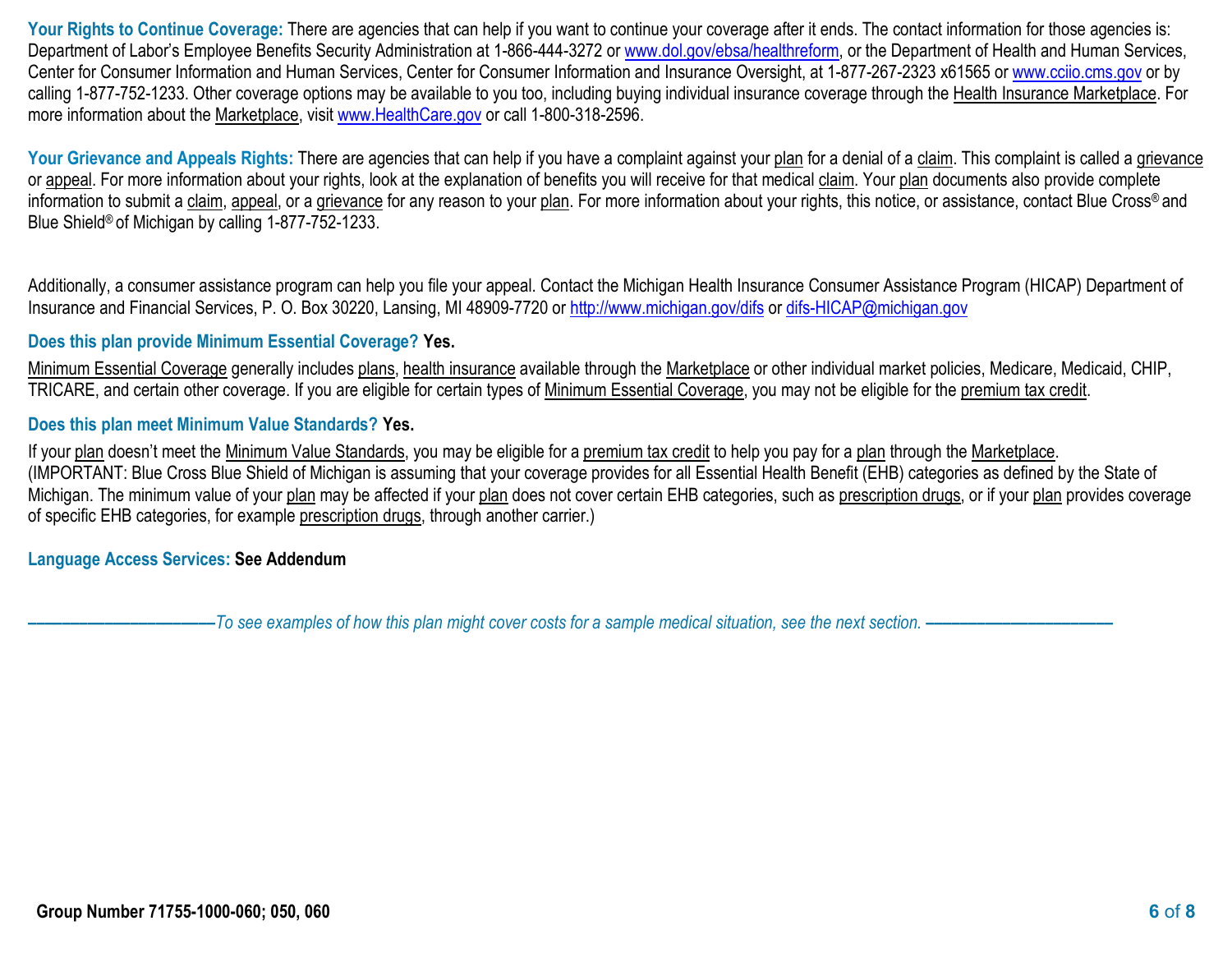## **About these Coverage Examples:**



**This is not a cost estimator.** Treatments shown are just examples of how this plan might cover medical care. Your actual costs will be different depending on the actual care you receive, the prices your providers charge, and many other factors. Focus on the cost sharing amounts (deductibles, copayments and coinsurance) and excluded services under the plan. Use this information to compare the portion of costs you might pay under different health plans. Please note these coverage examples are based on self-only coverage.

# **Peg is Having a Baby** (9 months of in-network pre-natal care and a hospital delivery)

| ■ The plan's overall deductible          | \$5,000 |
|------------------------------------------|---------|
| Specialist coinsurance                   | 30%     |
| <b>E</b> Hospital (facility) coinsurance | 30%     |
| Other coinsurance                        | 30%     |

# **This EXAMPLE event includes services like:**

 Specialist office visits (*prenatal care*) Childbirth/Delivery Professional Services Childbirth/Delivery Facility Services Diagnostic tests (*ultrasounds and blood work*) Specialist visit (*anesthesia*)

| <b>Total Example Cost</b> | $\frac{1}{2}$ \$12,700 |
|---------------------------|------------------------|
|                           |                        |

 **In this example, Peg would pay:**

| III UIIS CAAIIIPIC, FCY WUUIU PAY. |         |  |  |
|------------------------------------|---------|--|--|
| Cost Sharing                       |         |  |  |
| Deductibles                        | \$5,000 |  |  |
| Copayments                         | \$0     |  |  |
| Coinsurance                        | \$1,350 |  |  |
| What isn't covered                 |         |  |  |
| Limits or exclusions               | \$60    |  |  |
| The total Peg would pay is         | \$6,410 |  |  |

| <b>Managing Joe's Type 2 Diabetes</b> |
|---------------------------------------|
| (a year of routine in-network care of |
| a well-controlled condition)          |
|                                       |

| $\blacksquare$ The plan's overall deductible | \$5,000 |
|----------------------------------------------|---------|
| ■ Specialist coinsurance                     | 30%     |
| <b>E</b> Hospital (facility) coinsurance     | 30%     |
| Other coinsurance                            | 30%     |

#### **This EXAMPLE event includes services like:**

Primary care physician office visits (*including disease education)* Diagnostic tests (*blood work*) Prescription drugs Durable medical equipment (*glucose meter*)

| <b>Total Example Cost</b> | \$5,600 |
|---------------------------|---------|
|---------------------------|---------|

# **In this example, Joe would pay:**

| <b>Cost Sharing</b>        |         |  |  |  |
|----------------------------|---------|--|--|--|
| Deductibles                | \$5,000 |  |  |  |
| Copayments                 | \$0     |  |  |  |
| Coinsurance                | \$60    |  |  |  |
| What isn't covered         |         |  |  |  |
| Limits or exclusions       | \$20    |  |  |  |
| The total Joe would pay is | \$5,080 |  |  |  |

# **Mia's Simple Fracture**

**(**in-network emergency room visit and follow up care)

| ■ The plan's overall deductible          | \$5,000 |
|------------------------------------------|---------|
| ■ Specialist coinsurance                 | 30%     |
| <b>E</b> Hospital (facility) coinsurance | 30%     |
| ■ Other coinsurance                      | 30%     |

### **This EXAMPLE event includes services like:** Emergency room care (*including medical supplies)* Diagnostic tests (*x-ray*) Durable medical equipment (*crutches*) Rehabilitation services (*physical therapy*)

#### **In this example, Mia would pay:**

| <b>Cost Sharing</b>        |         |
|----------------------------|---------|
| Deductibles                | \$2,800 |
| Copayments                 | \$0     |
| Coinsurance                | \$0     |
| What isn't covered         |         |
| Limits or exclusions       | \$0     |
| The total Mia would pay is | \$2,800 |

If you are also covered by an account-type plan such as an integrated health flexible spending arrangement (FSA), health reimbursement arrangement (HRA), and/or a health savings account (HSA), then you may have access to additional funds to help cover certain out-of-pocket expenses – like the deductible, copayments, or coinsurance, or benefits not otherwise covered.